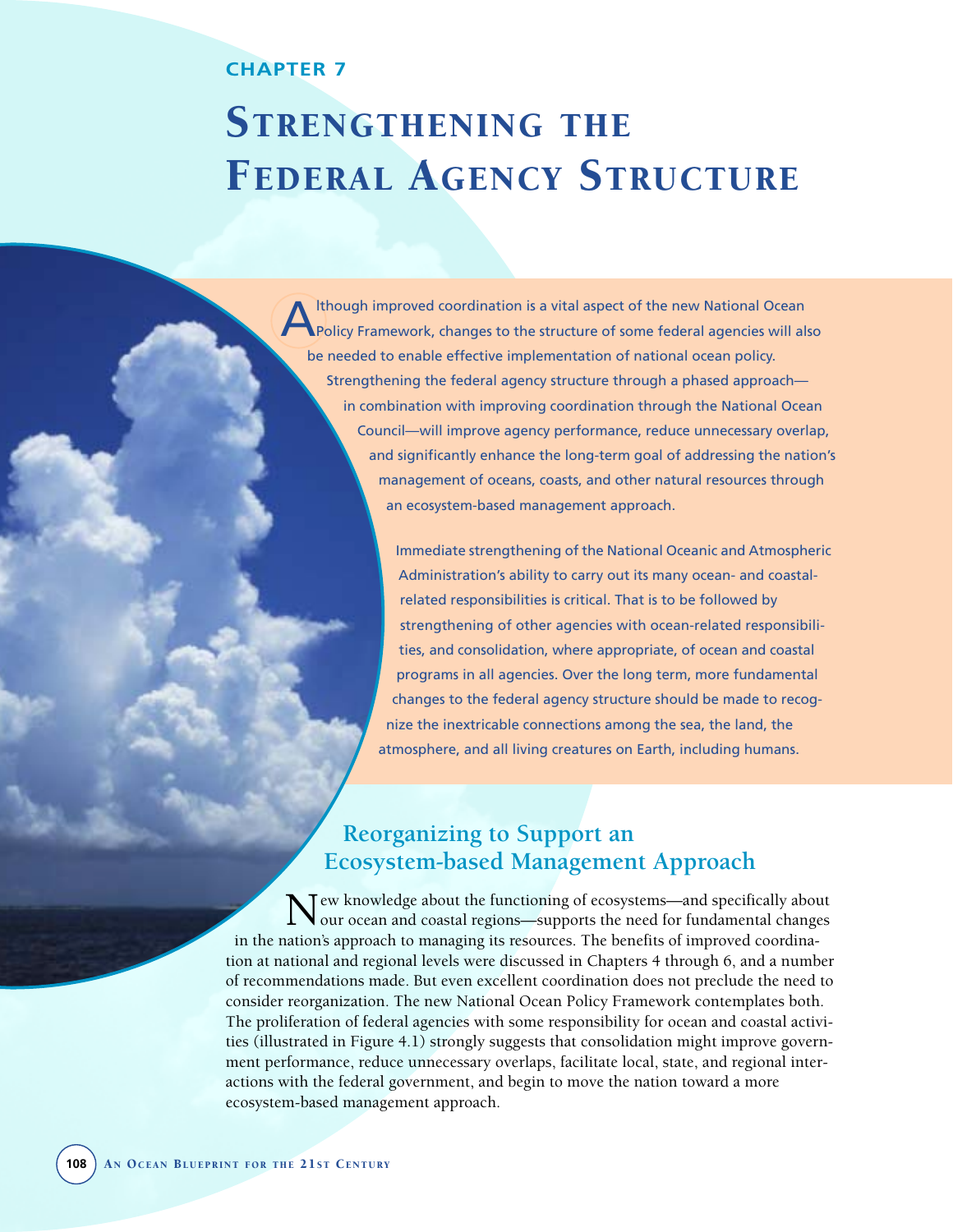# **Reviewing Previous Reorganization Proposals**

In 1969, the Stratton Commission called for the establishment of a major new independent agency to administer the nation's civil marine and atmospheric programs.<sup>1</sup> Around the same time, the President's Advisory Council on Executive Reorganization (known as the Ash Council) made recommendations for more effective management of all federal programs and agencies.

Based on the advice from these two groups, the Nixon administration planned to create an ocean and atmospheric agency and place it in a new Department of Natural Resources, in which the U.S. Department of the Interior (DOI) and several other agencies were identified as key elements. However, in 1970 the administration decided, largely for political reasons, to establish the National Oceanic and Atmospheric Administration (NOAA) as an agency within the U.S. Department of Commerce.

Since that time, members of Congress have introduced many reorganization proposals to improve federal management generally or specifically as it affects oceans and coasts. Two presidential proposals addressed broad reorganization around natural resources, while a national advisory committee on oceans and coasts proposed specific recommendations to improve the federal agency structure in that area. Proposals in the 1970s called for putting NOAA within a broader Department of Natural Resources, while a mix of proposals during the 1980s and 1990s would have either established an independent NOAA or moved parts of the agency to a different department. In the end, largely because of the political complexity associated with any reorganization of executive branch agencies, none of the proposals to reorganize or relocate NOAA was adopted. (Brief summaries of past proposals are included in Table 7.1 at the end of this chapter and summarized in Figure 7.1.)

Despite past failures to reorganize ocean and coastal programs, the concept of combining federal programs with similar functions remains under active consideration. In its 2003 report, the National Commission on the Public Service (known as the Volcker Commission) concluded that the historical phenomenon of governmental expansion on an issue-by-issue basis has resulted in a "virtually unmanageable tangle of government activities" that negatively affects program performance. That commission emphasized the need to reorganize the federal government "into a limited number of mission-related executive departments."2



proposals to consolidate the management of natural resources, including oceans, within the federal government (Table 7.1). Most recently, proposals have focused on establishing NOAA as an independent agency, or moving it out of the Department of Commerce to a more compatible home.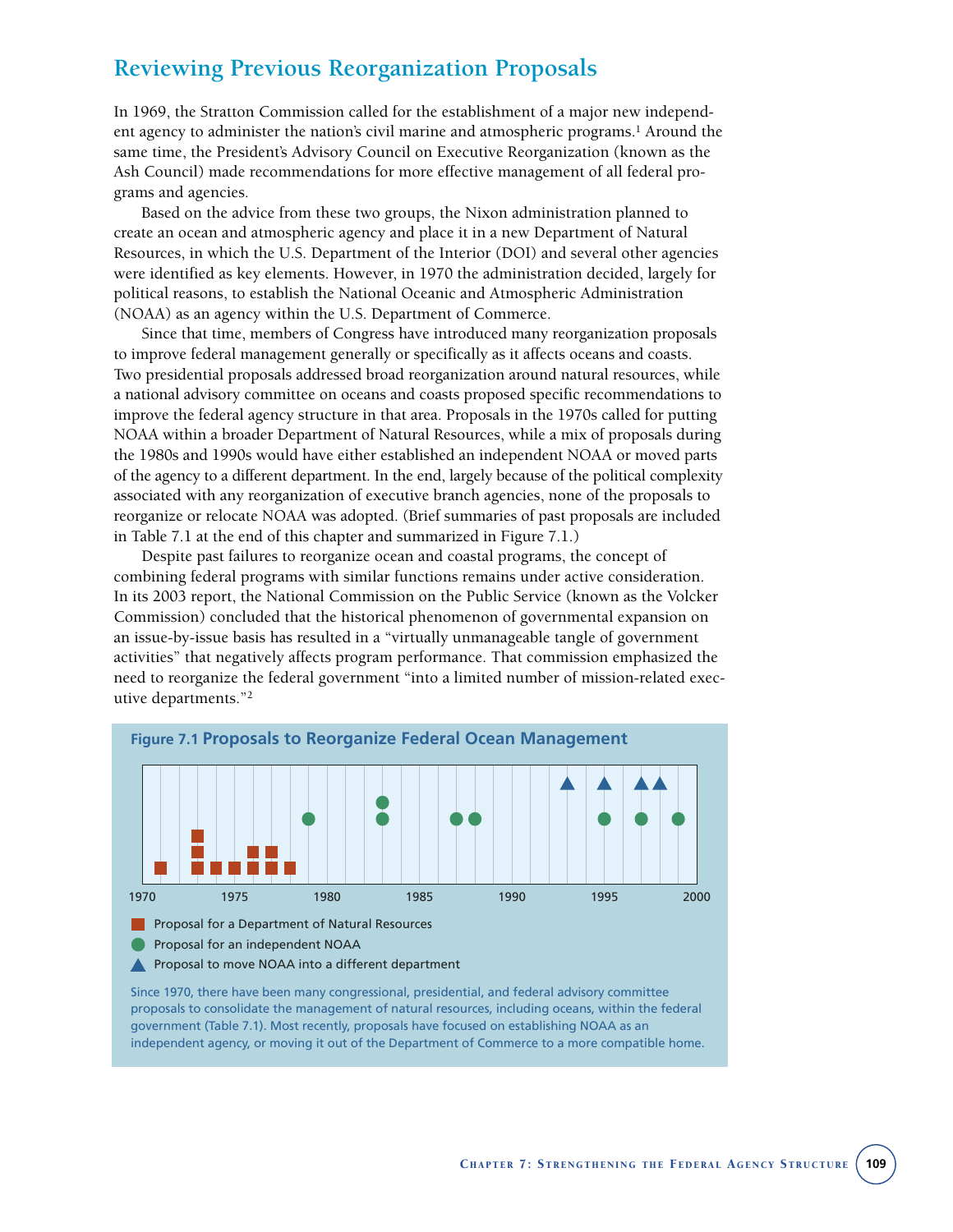The complexity of the current policy-making process, with its many political and jurisdictional components, compels a cautious, methodical, phased approach for moving toward a more ecosystem-based federal structure. The phases include:

- 1. *Phase I—Immediate Action:* Solidify NOAA's role as the nation's lead civilian ocean agency through the enactment of a NOAA organic act that codifies the agency's establishment within the Department of Commerce, clarifies its mission, and strengthens execution of its functions.
- 2. *Phase II—Medium-term Action:* Strengthen other agencies with ocean-related responsibilities and consolidate selected ocean and coastal functions and programs where such consolidation would eliminate unnecessary duplication, achieve more effective policy implementation, and not undermine the central mission of any agency.
- 3. *Phase III—Long-term Action:* Include oceans and coasts within a unified federal agency structure to manage all natural resources according to an ecosystem-based management approach.

# **Strengthening NOAA: Phase I**

NOAA's mission is to understand and predict changes in the Earth's environment and to conserve and manage ocean and coastal resources to meet the nation's economic, social, and environmental needs. The agency's responsibilities have been spread across five line offices: the National Ocean Service; the National Marine Fisheries Service; the National Weather Service; the National Environmental Satellite, Data, and Information Service; and the Office of Oceanic and Atmospheric Research.

Since its creation, NOAA has made significant strides in weather prediction, navigational charting, marine operations and services on the ocean and along the coast, management and protection of living marine resources, satellite operations, processing and distribution of data, and development of innovative technologies and observing systems. These successes have occurred despite significant programmatic and functional overlaps, and frequent disagreements and disconnects among the current line offices. Recently, a sixth line office, the Office of Program Planning and Integration, was established to improve horizontal integration among NOAA line offices. Although this change will require time to take hold and show results, such initiatives constitute one of many steps required to strengthen NOAA's performance.

NOAA needs both to manage its current activities more effectively and, if some or all of the recommendations discussed in this report are implemented, to handle a number of new responsibilities (Box 7.1). For example, Chapter 26 discusses significant improvements that will be needed at NOAA to enable its effective implementation of the Integrated Ocean Observing System (IOOS), including streamlined distribution of funds to other involved agencies, closer partnerships with industry and academia, and the ability to assume operational responsibilities for satellite Earth observing programs. A stronger, more effective, science-based and service-oriented ocean agency—one that contributes to better management of oceans and coasts through an ecosystem-based approach—is needed.

NOAA's three primary functions can be categorized as follows: 1) assessment, prediction, and operations for ocean, coastal, and atmospheric environments; 2) marine resource and area management; and 3) scientific research and education. One of the critical objectives for a strengthened NOAA is improved interaction within and among these categories such that NOAA's functions complement and support each other. For example, resource management decisions should be based on the best available science, research efforts should be planned to support the agency's management missions, and all research—sea, land, and air—should be connected and coordinated. Changes of this nature will likely require adjustments to the internal operation of the agency, including possible additional changes to the current line office structure.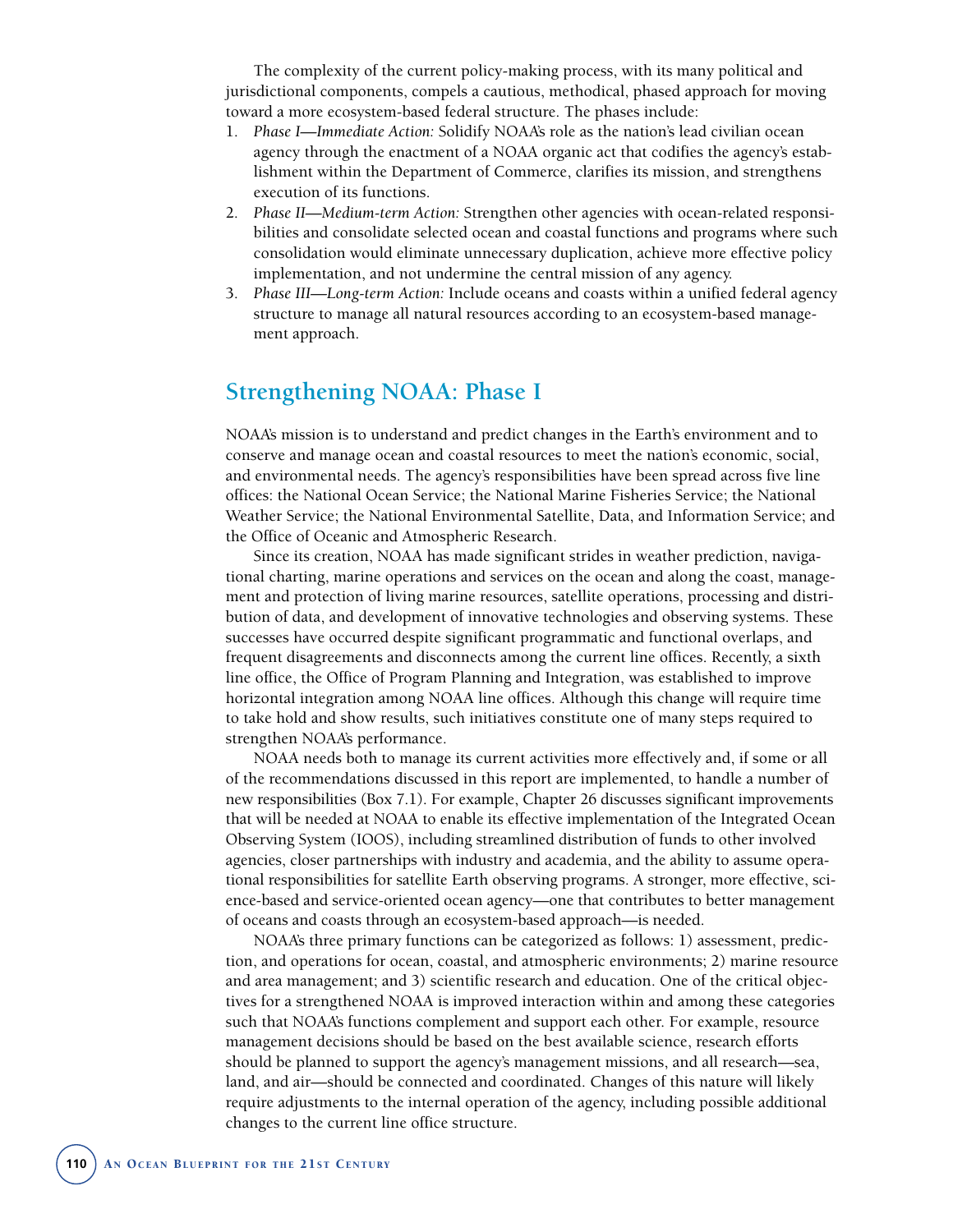## **Box 7.1 Improving Ocean and Coastal Management by Enhancing NOAA's Capacity**

**NOAA is currently responsible for a variety of ocean and coastal activities and this report** contains many recommendations intended to increase the agency's responsibilities and strengthen its performance in the following areas:

- Ocean exploration.
- Implementation of the Integrated Ocean Observing System.
- Scientific planning and budgeting.
- Research support in a broad range of areas, including socioeconomics, oceans and human health, and monitoring.
- Infrastructure and technology development, including the transition from research to operations.
- Mapping and charting.
- Data and information management and communication.
- Formal and informal education for all ages.
- Domestic and international fishery management.
- Marine mammal and other marine species protection.
- Coral reef conservation.
- Sustainable aquaculture.
- Coastal and watershed management.
- Natural hazards planning and response.
- Habitat conservation and restoration.
- Coastal sediment management.
- Water pollution and water quality monitoring.
- **•** Invasive species control.

#### **Recommendation 7–1**

Congress should establish an organic act for the National Oceanic and Atmospheric Administration (NOAA) that codifies its existence and mission. The act should ensure that NOAA's structure is consistent with the principles of ecosystem-based management and with its three primary functions of: assessment, prediction, and operations; management; and research and education.

Specifically, NOAA's structure should support its role in:

- assessment, prediction, and operations for ocean, coastal, and atmospheric environments, including mapping and charting, satellite-based and *in situ* data collection, implementation of the Integrated Ocean Observing System, broadly based data information systems, and weather services and products.
- management of ocean and coastal areas and living and nonliving marine resources, including fisheries, ocean and coastal areas, vulnerable species and habitats, and protection from pollution and invasive species.
- research and education on all aspects of marine resources, including a focus on the importance of research and development, the use of scientifically valid technical data throughout the agency and with external partners, and promotion of educational activities across the agency and with the public.

NOAA's entire structure, leadership, and staff should be oriented to support the effective exercise of these functions. Beginning with a strengthened science program and a more service-oriented approach, NOAA should be organized not only to improve its efficiency, but also to promote inclusiveness and a commitment to meaningful partnerships with other agencies, states, the private sector, and the academic community. Where partnerships are strong, each institution benefits from the strengths of the others and the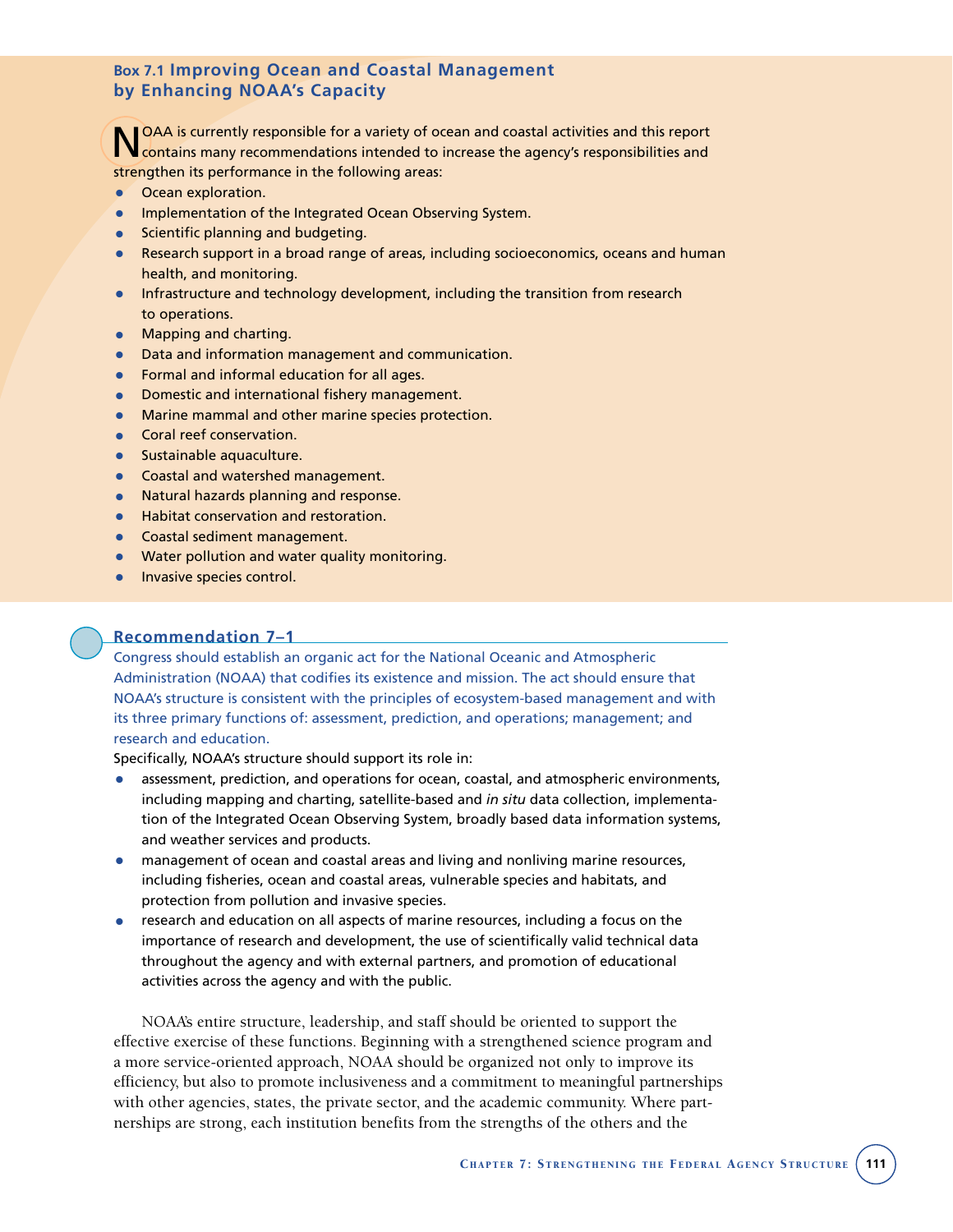tendency to duplicate similar expertise and functions is minimized. International responsibilities will also need visibility at the highest levels of the agency.

As the clear lead civilian ocean agency in the federal government, NOAA will require budget support commensurate with its important and varied responsibilities. NOAA's placement within DOC may be partly responsible for insufficient visibility, but it has definite budgetary implications. At this time, NOAA's budget is reviewed within the Office of Management and Budget's (OMB's) General Government Programs, along with other elements of the U.S. Department of Commerce, such as the Bureaus of Industry and Security, Economics and Statistics, and Economic Analysis, the Census Bureau, the International Trade Administration, and the Patent and Trademark Office. These programs all have fundamental characteristics and missions programmatically separate from NOAA's, requiring budget examiners with very different expertise and perspectives. NOAA's placement within OMB also precludes its ocean and atmospheric programs from being considered in an ecosystem-based context along with the other resource and science programs in the federal government.

#### **Recommendation 7–2**

The Office of Management and Budget (OMB), at the instruction of the President, should review the National Oceanic and Atmospheric Administration budget within OMB's Natural Resources Programs, along with the budgets of the U.S. Departments of Agriculture, Energy, and the Interior, the U.S. Environmental Protection Agency, the National Science Foundation, the National Aeronautics and Space Administration, and the U.S. Army Corps of Engineers' Directorate of Civil Works.

## **Consolidating Ocean and Coastal Programs: Phase II**

In addition to NOAA, many other agencies across the federal government administer oceanand coastal-related programs (Box 7.2). In fact, although NOAA encompasses the single largest aggregation of civilian ocean programs, other agencies, taken together, represent the majority of federal spending on ocean, coastal, and atmospheric issues. Thus, changes within NOAA address only one part of the federal agency structure for oceans and coasts. Other agencies with ocean-related activities must be strengthened in a similar manner.

Recommendations throughout this report are intended to strengthen the execution of programs in other federal agencies with ocean- and coastal-related responsibilities, including the U.S. Departments of Agriculture, Commerce, Defense, Energy, Health and Human Services, Homeland Security, the Interior, Labor, State, and Transportation, and the U.S. Environmental Protection Agency (EPA), the National Aeronautics and Space Administration (NASA), and the National Science Foundation (NSF). The goal of moving toward an ecosystem-based management approach requires that all agencies consider how the central functions of: assessment, prediction, and operations; resource management; and scientific research and education fit within their missions. The structure and coordination of these primary functions within each agency should assure they are complementary and support each other.

Departments and agencies often support very similar or overlapping activities. In some cases, this programmatic overlap can provide useful checks and balances when agencies bring different perspectives and experiences to the table. Furthermore, some entities, such as the U.S. Navy, the U.S. Department of Justice, or the NSF, have such distinct missions that their ocean- and coastal-related components could not be simply removed and transferred without harm to the overall enterprise. Programs that are not suitable for consolidation will need to be coordinated through the National Ocean Council and the regional ocean councils.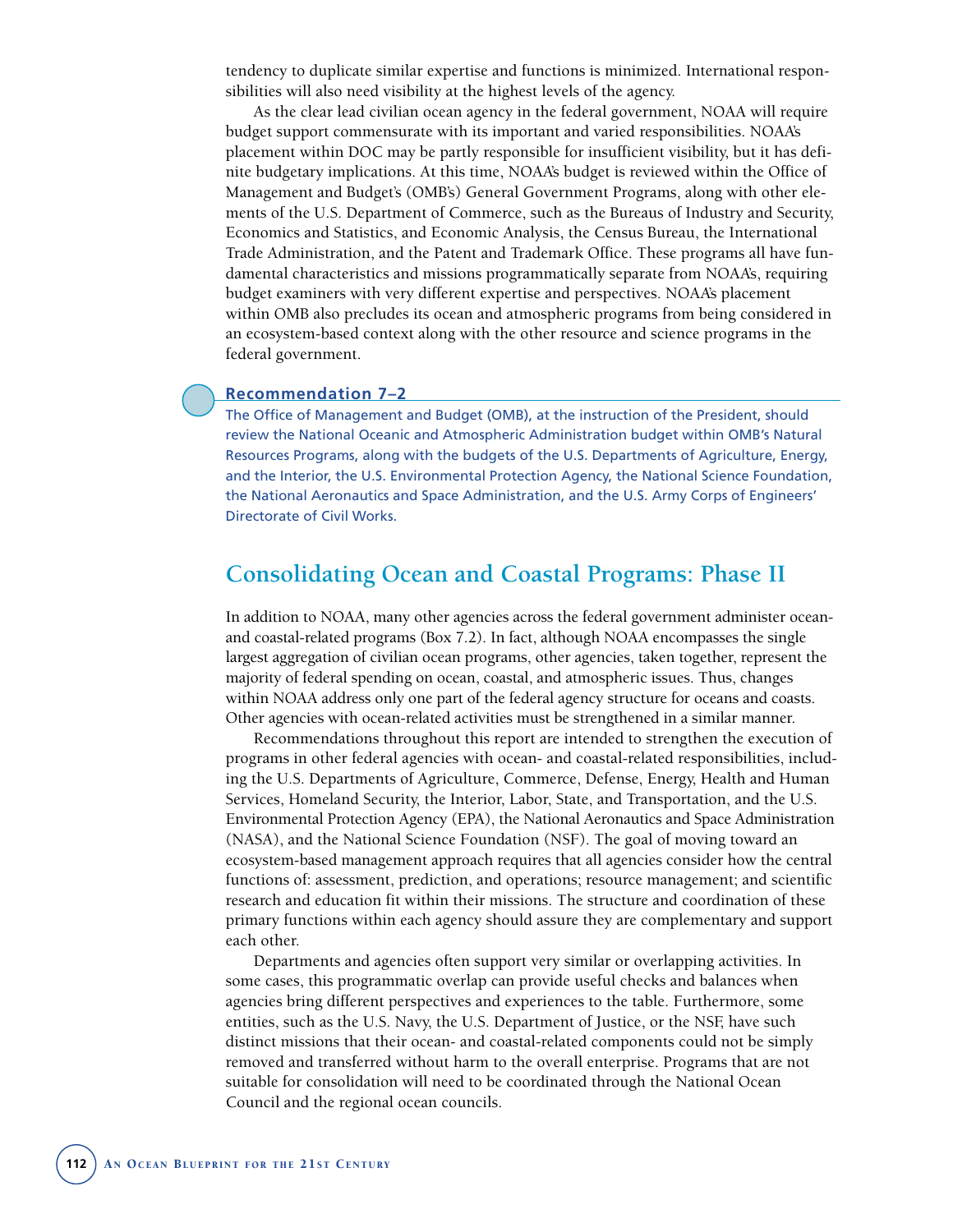#### **Box 7.2 Federal Ocean and Coastal Activities in Agencies other than NOAA**

T he **U.S. Department of the Interior's** (DOI's) mission is to protect the nation's treasures for future generations, provide access to the nation's natural and cultural heritage, provide wise stewardship of energy and mineral resources, foster sound use of land and water resources, and conserve and protect fish and wildlife. Several agencies within DOI have ocean and coastal functions, including the U.S. Geological Survey (USGS), the National Park Service (NPS), the U.S. Fish and Wildlife Service (USFWS), and the Minerals Management Service (MMS). USGS provides scientific information to describe and understand the Earth, minimize loss of life and property from natural disasters, and manage water, biological, energy, and mineral resources. The goal of NPS is to conserve the scenery, the natural and historic objects and the wildlife therein, and to provide for the enjoyment of these resources in a manner that will leave them unimpaired for future generations. Many units within the National Park System are located in coastal areas. The USFWS mission is to conserve, protect, and enhance fish, wildlife, and plants and their habitats for the continuing benefit of the American people. MMS assesses the nature, extent, recoverability, and value of leasable minerals on the outer Continental Shelf. It oversees the development and efficient recovery of mineral resources and promotes the use of safe offshore operational technologies.

The mission of the **U.S. Environmental Protection Agency** (EPA) is to protect human health and to safeguard the natural environment—air, water, and land—upon which life depends. Within EPA, the Office of Water includes the Office of Wetlands, Oceans, and Watersheds, which addresses wetlands protection, protection of ocean and coastal environments, including watersheds and estuaries, management of dredged material, and water quality monitoring.

The **National Aeronautics and Space Administration's** Earth Science Enterprise studies the Earth from space through environmental research programs and observing systems to meet the needs of the nation's scientific communities.

The **U.S. Army Corps of Engineers'** Directorate of Civil Works, located in the U.S. Department of Defense, administers flood control and shore protection programs, environmental restoration programs, and the regulation of U.S. waters and wetlands.

The **U.S. Coast Guard,** a multi-mission agency recently transferred from the U.S. Department of Transportation to the new U.S. Department of Homeland Security, is the principal federal marine enforcement agency for environmental and natural resource regulations in U.S. ocean and coastal waters, and regulates vessel and port safety, security, and environmental protection.

The **U.S. Navy** contributes significant resources to ocean science activities. Through the Office of Naval Research and the Naval Meteorological and Oceanography Command, the Navy has been instrumental in a number of areas since long before the creation of NOAA. Some of these areas include global ocean and seafloor data collection, archival, modeling, data fusion, and product generation, as well as a wide array of ocean research and technology, diving and salvage technology, deep submergence, ocean engineering and construction, and medical research.

The **National Science Foundation** supports basic research to further the understanding of all aspects of the global oceans and their interactions with the land and the atmosphere.

Other agencies in the **Departments of Defense** and **Homeland Security** also carry out activities with significant ocean components, although typically in a military or security context quite different from the resource management focus of the primary ocean agencies. Programs with ocean-related functions also exist within the **Departments of Agriculture, Energy, Health and Human Services, Justice, Labor, State,** and **Transportation** and in the **U.S. Agency for International Development.**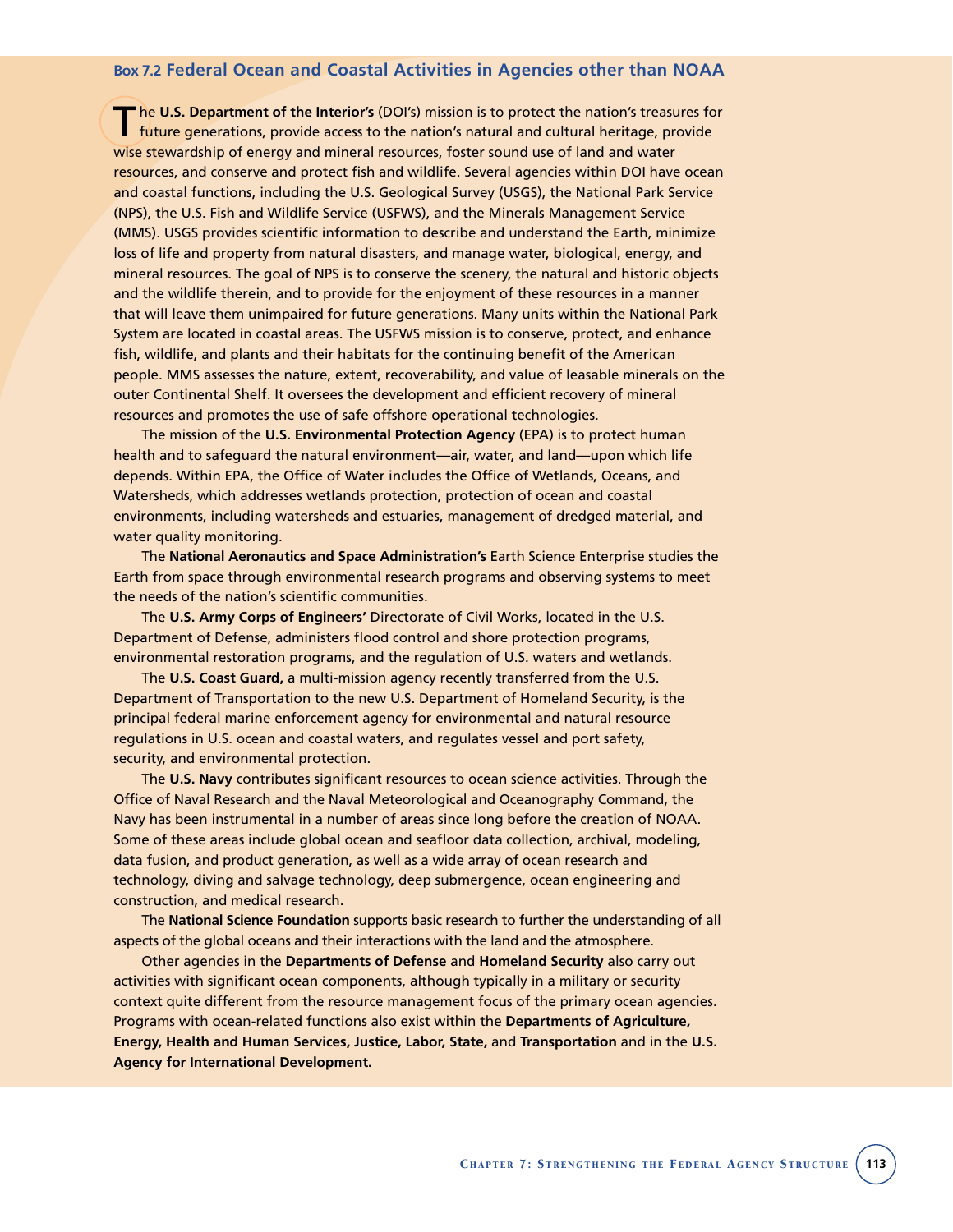Nevertheless, during the 1970 reorganization that established NOAA, many programs that arguably should have become part of that new agency were left in other departments. Since that time, ocean- and coastal-related programs have continued to proliferate. In some cases, the number of separate agencies addressing a similar issue is not helpful. Such fragmentation diffuses responsibility, introduces unnecessary overlap, raises administrative costs, inhibits communication, and interferes with the development of a comprehensive management regime that addresses issues within an ecosystem-based context.

Programs that may be appropriate for consolidation can be found in several departments and agencies, including DOI, EPA, USACE's Directorate of Civil Works, and NASA. These agencies carry out important functions related to managing and protecting marine areas and resources, conducting science, education, and outreach, and carrying out assessment and prediction in the ocean, coastal, and atmospheric environments. In Phase II of strengthening the federal agency structure, judicious consolidation of ocean- and coastalrelated functions and programs will improve policy integration and program effectiveness.

#### **Recommendation 7–3**

The Assistant to the President, with advice from the National Ocean Council and the President's Council of Advisors on Ocean Policy, should review federal ocean, coastal, and atmospheric programs, and recommend opportunities for consolidation of similar functions.

Discussion of possible candidates for program consolidation can be found throughout this report, including in Chapter 9 (area-based ocean and coastal resource management), Chapter 14 (nonpoint source pollution), Chapter 16 (vessel pollution), Chapter 17 (invasive species), Chapter 20 (marine mammals), Chapter 22 (aquaculture), and Chapter 26 (satellite Earth observing operations).

Because the legislative process to create or reorganize agencies is often contentious, lengthy, and uncertain, involving multiple committees in both houses of Congress, limited reorganization authority has been granted to the President at various times (Box 7.3). In its 2003 report, the Volcker Commission supported the reinstatement of presidential reorganization authority, with suitable congressional oversight, to streamline improvements in the executive branch.3 Allowing the President authority to propose expedited agency reorganization, with a congressional review and approval process that is timely, constitutionally valid, administratively workable, transparent, and accountable, would provide an excellent mechanism to achieve reorganization of federal ocean- and coastalrelated agencies and programs more expeditiously.

#### **Recommendation 7–4**

Congress should authorize the President to propose structural reorganization of federal departments and agencies, subject to Congressional approval. In particular, such legislation should:

- preclude Congress from amending the President's proposal.
- require Congress to vote on the President's proposal within a specified time period after submission of the plan by the President.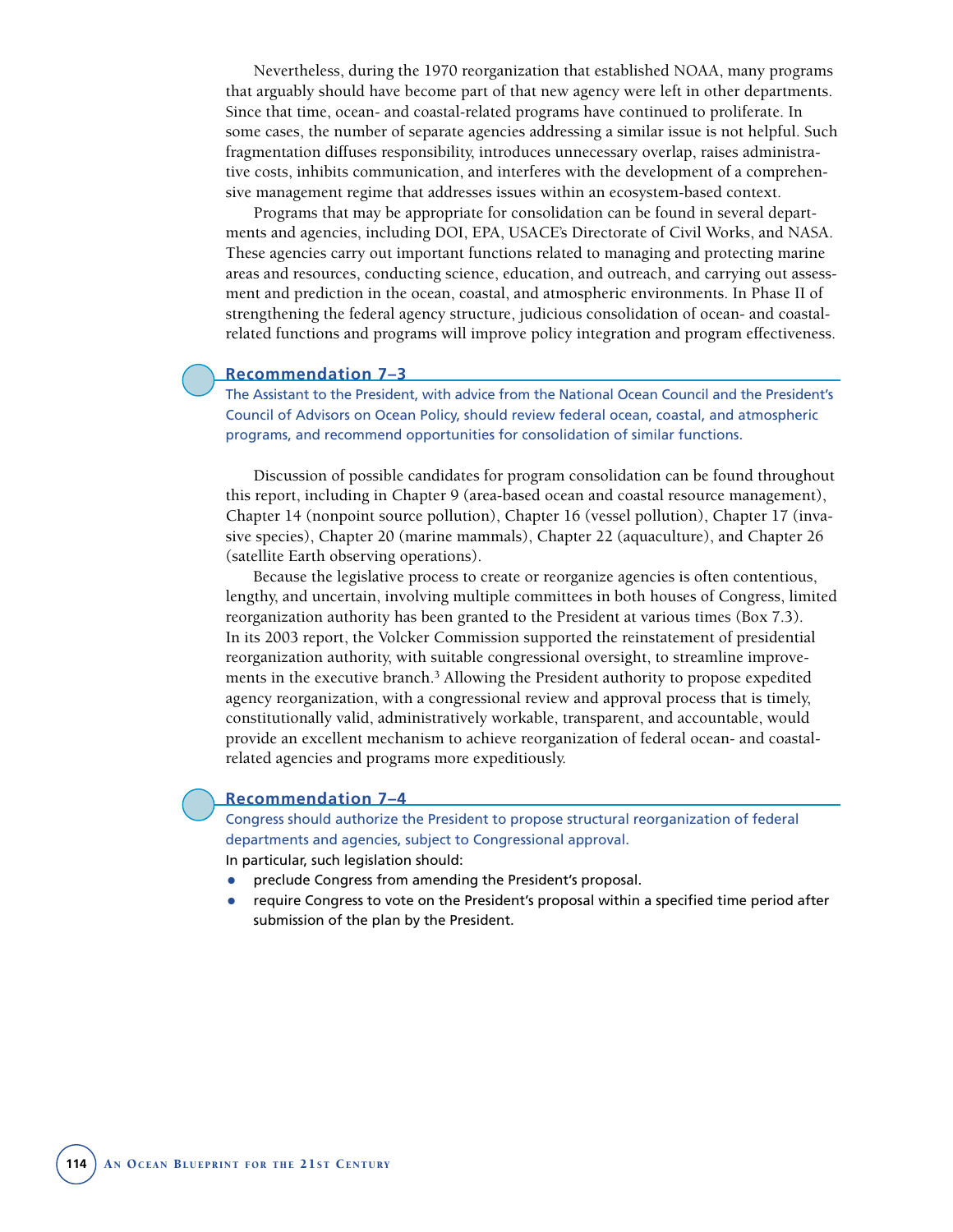## **Box 7.3 Historical Precedent for Presidential Reorganization of the Executive Branch**

By historical practice and case law interpretation, the President and Congress have<br>Boperated on the premise that the power to establish, structure, and reorganize federal agencies is a legislative power, conferred on Congress by the U.S. Constitution. In the absence of a specific statute stating otherwise, the President lacks authority to reorganize executive branch departments and agencies.

However, over the last one hundred years, Congress has intermittently granted the President such authority, with a variety of restrictions and with provisions for expedited congressional approval or disapproval of the President's proposals. A total of eighteen reorganization acts were passed between 1932 and 1984.

In 1970, President Nixon used the Reorganization Act of 1949, which authorized the President to propose agency reorganization subject to congressional disapproval, to establish the National Oceanic and Atmospheric Administration and the U.S. Environmental Protection Agency. The most recent presidential reorganization authority expired at the end of 1984.

# **Managing All Natural Resources in an Ecosystem-based Management Approach: Phase III**

Based on a growing understanding of ecosystems, including recognition of the inextricable links among the sea, land, air, and all living things, a more fundamental reorganization of federal resource agencies will eventually be needed.

As noted, the major ocean- and coastal-related functions of: assessment, prediction, and operations; resource management; and research and education reside in a variety of agencies. Strengthening the performance of ocean, coastal, and atmospheric programs through coordination and consolidation are important steps in moving toward an ecosystem-based management approach. By immediately establishing the National Ocean Council and strengthening NOAA, followed by the consolidation of suitable ocean and coastal programs and functions, the nation will be poised to take a further step in strengthening the federal government structure.

Consolidation of all natural resource functions, including those applicable to oceans and coasts, would enable the federal government to move toward true ecosystem-based management. This could be implemented through the establishment of a Department of Natural Resources or some other structural unification that brings together all of the nation's natural resource programs.

#### **Recommendation 7–5**

Following establishment of the National Ocean Council and the President's Council of Advisors on Ocean Policy, strengthening of the National Oceanic and Atmospheric Administration, and consolidation of similar federal ocean and coastal programs, the President should propose to Congress a reorganization of the federal government that recognizes the links among all the resources of the sea, land, and air, and establishes a structure for more unified, ecosystem-based management of natural resources.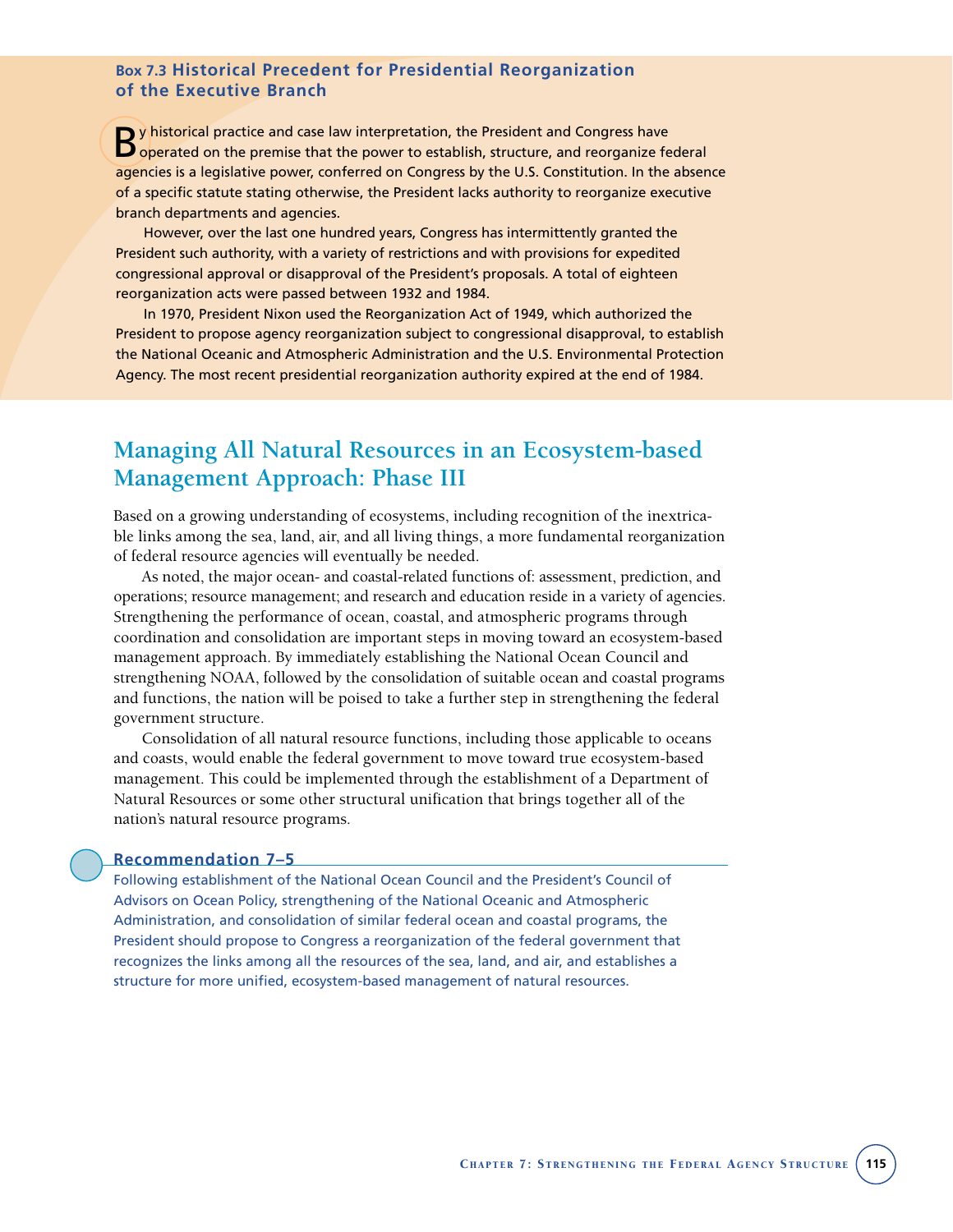## **Table 7.1 Thirty Years of Proposals to Reorganize Federal Management of Ocean and Coastal Resources**

Between 1971 and 2001, there were many congressional, presidential, and federal advisory committee proposals to improve the management of oceans and other natural resources within the federal government. Details of these proposals are shown below. The icons on the left of each proposal correspond to Figure 7.1.

- Ash Council Proposal (1971) for a Department of Natural **Resources:** The proposal of the President's Advisory Council on Executive Reorganization called for eight cabinet-level agencies, including a Department of Natural Resources, which would include an Oceanic, Atmospheric, and Earth Science Administration made up of the National Oceanic and Atmospheric Administration (NOAA) and the U.S. Geological Survey. The proposal was modified in 1972 to also address the nation's energy resources in the form of a Department of Energy and Natural Resources. Neither proposal was acted upon by Congress.
- **Moss Proposal (1973) for a Department of Natural Resources and Environment:** The proposal (S. 27) called for the creation of a new Department of Natural Resources and Environment, and transferred all of the functions of the Department of the Interior, the Water Resources Council, the Energy Research and Development Administration, the Nuclear Regulatory Commission, and the Federal Energy Administration to the new department. Various functions of the Department of Commerce (including NOAA), the Department of Defense (civil works and civil regulatory functions), the Department of Agriculture, the Department of Transportation, and the Environmental Protection Agency were also to be transferred to the new department. The proposal was introduced again in 1975 (also S. 27), but no action was taken on either proposal.
- **Dingell Proposal (1973) for a Department of Natural Resources:** The proposal (H.R. 3249) called for redesignating the Department of the Interior as the Department of Natural Resources and moving NOAA to this department. No action was taken.
- **Holifield Proposal (1973) for a Department of Energy and Natural Resources:** The proposal (H.R. 9090) called for establishing an executive department to be known as the Department of Energy and Natural Resources, with five administrations to include an Oceanic, Atmospheric, and Earth Sciences Administration. NOAA and several other agencies would be transferred to the new department, with a division of functions among the five administrations. No action was taken.
- **McDade Proposal (1974) for a Department of Natural Resources:** The proposal (H.R. 12733) called for redesignating the Department of the Interior as the Department of Natural Resources, within which a National Oceanic and Atmospheric Agency would be established. No action was taken.
- **Tunney Proposal (1975) for a Department of Natural Resources:** The proposal (S. 2726) called for establishing a new Department of Natural Resources in the executive branch, transferring all of the functions of the Department of the Interior, the Federal Energy Administration, the Federal Energy Research and Development Administration, and the Water Resources Council to the new department. Various functions of the Departments of Commerce, Defense, Agriculture, and Transportation would also be transferred to the new department. The proposal also called for the establishment of an Executive Office of Resource and Materials Policy and a Joint Congressional Committee on Energy, Materials, and the Environment. No action was taken on this proposal.
- **Ribicoff Proposal (1976) for a Department of Energy and Natural Resources:** The proposal (S. 3339) called for establishing a Department of Energy and Natural Resources to assume the nonregulatory functions of specified agencies dealing with the management and conservation of natural resources and energy research. It also proposed to establish, within the Executive Office of the President, the Natural Resources Council to facilitate communication among federal agencies responsible for natural resource management and policy and to recommend improvements in such management and policy. No action was taken.
- **Hollings Proposal (1976) for a Department of the Environment and Oceans:** The proposal (S. 3889) called for creating a Department of the Environment and Oceans, transferring into this new department existing agencies, such as the Environmental Protection Agency, NOAA, and the U.S. Coast Guard, as well as a number of services and programs from both the U.S. Army Corps of Engineers and the Department of the Interior, to deal with the nation's "common property resources." No action was taken.
- Percy Proposal (1977) for a Department of Energy Sup**ply and Natural Resources:** The proposal (S. 591) called for reorganizing federal energy-related activities in the executive branch, temporarily establishing an Energy Policy Council and a cabinet-level Committee on Conservation to establish energy policy objectives. The proposal also called for establishing an executive Department of Energy Supply and Natural Resources, transferring energy and natural resources functions from the Department of the Interior, the Federal Energy Administration, the Energy Research and Development Administration, and the U.S. Forest Service to the new agency, and transferring additional functions to existing departments and agencies. No action was taken.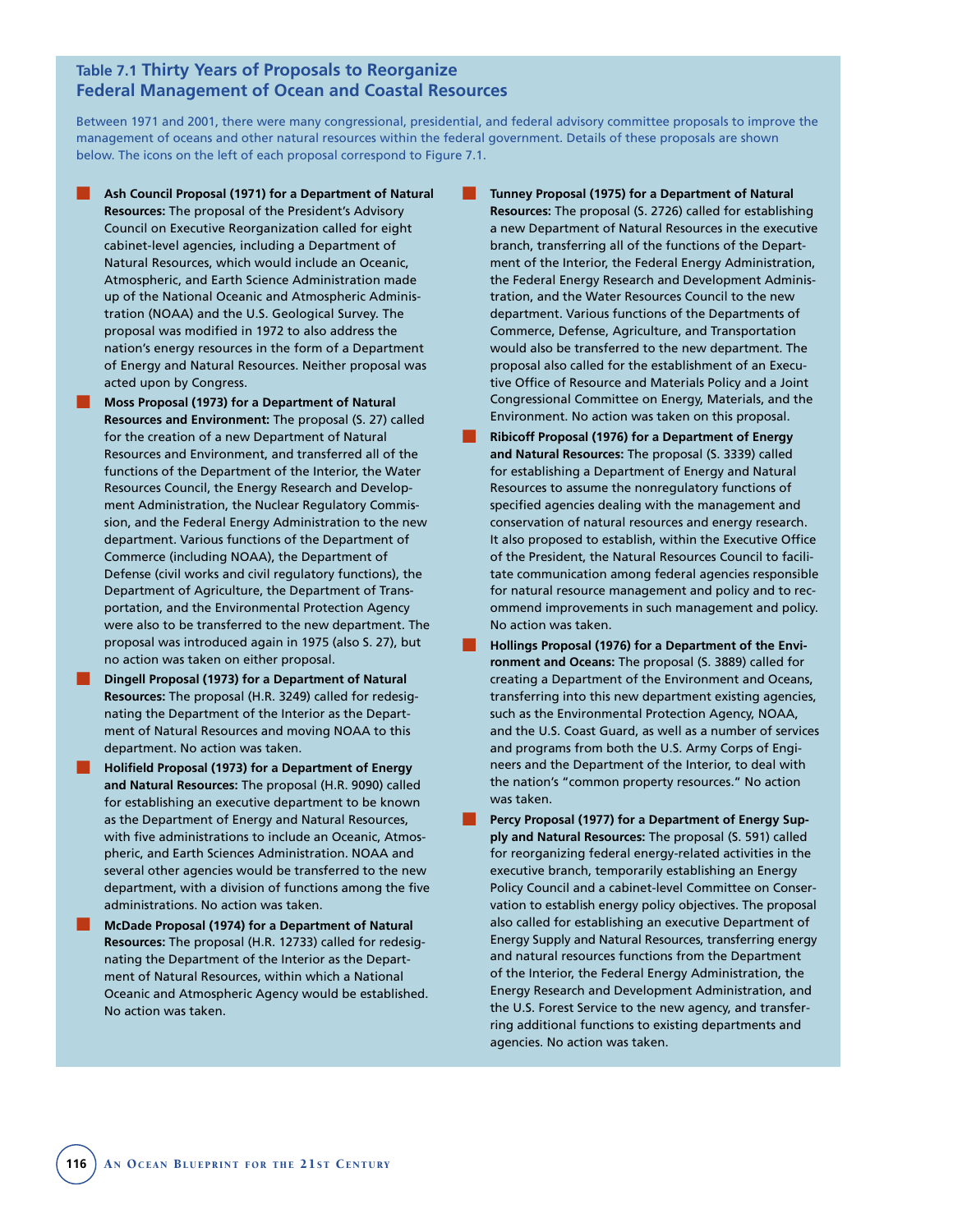## **Table 7.1 (continued) Thirty Years of Proposals to Reorganize Federal Management of Ocean and Coastal Resources**

- Brooke Proposal (1977) for a Department of Environ**ment and Natural Resources:** The proposal (S. 1481) called for creating a Department of Environment and Natural Resources, transferring all functions of the Environmental Protection Agency and the Department of the Interior to the new department. Additional authority with respect to oceans, vessel and facility pollution control, coastal zone management, and atmospheric services was also to be transferred to the new department. No action was taken.
- **President Carter's Reorganization Proposal (1978) for a Department of Natural Resources:** The proposal called for a larger governmental reorganization, which included a new Department of Natural Resources, to address the problems being faced on a national scale in the area of natural resource development, with the mission of "managing the nation's natural resources for multiple purposes, including protection, preservation, and wise use." The composition of this new department would be a large part of the Department of the Interior, NOAA, the U.S. Forest Service, and a number of programs from the Department of Agriculture and the U.S Army Corps of Engineers' Directorate of Civil Works. Within the department would be five administrations, one of which would be the Oceanic and Atmospheric Administration to include the functions of NOAA; the Bureau of Land Management's Outer Continental Shelf (OCS) program; the U.S. Geological Survey Conservation Division's OCS program; U.S. Fish and Wildlife Service's anadromous fisheries and marine mammal programs; and the Bureau of Reclamation's Weather Modification program. This proposal was not adopted.
- **National Advisory Committee on Oceans and Atmosphere (advisory to NOAA) (1971–87):** This body, created in 1971 as a result of the Stratton Commission, made a number of recommendations for reorganization. In its 1978 and 1979 reports, the National Advisory Committee on Oceans and Atmosphere recommended that "the President and the Congress should refashion the nonmilitary federal structure dealing with the atmosphere, coastal zone, polar regions, and the oceans…[so as to] centralize programs and federal management elements… to improve control of activities relating to economic development, environmental protection, and scientific and technological capabilities in the oceans and affecting the atmosphere." These recommendations were never implemented.
- **Scheuer Proposal (1983) for an independent NOAA:** The proposal (H.R. 3355) called for establishing NOAA as an independent agency, granting the agency coordination responsibility for oceanic and atmospheric matters, and setting forth the enforcement authority of the administration. No action was taken.
- **Forsythe Proposal (1983) for an independent NOAA: The** proposal (H.R. 3381) called for establishing NOAA as an independent agency, granting it coordination responsibility for oceanic and atmospheric matters, and setting forth the enforcement authority of the administration. The bill reported to the House from the Committee on Merchant Marine and Fisheries, but the proposal was never adopted.
- **Weicker Proposal (1987) for an independent NOAA:** The proposal (S. 821) called for establishing NOAA as an independent federal agency. No action was taken.
- **Lowry Proposal (1988) for an independent NOAA:** The proposal (H.R. 5070) called for establishing NOAA as an independent agency to administer features of U.S. policy with respect to civil oceanic, coastal, and atmospheric activities and programs. No action was taken.
- ▲ **Unsoeld Proposal (1993) for transfer of NOAA functions:** The proposal (H.R. 2761) called for transferring to the Department of the Interior the following NOAA offices and assets: the National Ocean Service, the National Marine Fisheries Service, the Office of Oceanic and Atmospheric Research, the fleet of research and survey vessels, and the NOAA Corps. It also called for the transfer of components of the National Ocean Service that carry out coastal management and assessment programs to the Environmental Protection Agency. No action was taken.
- **Chrysler Proposal (1995) for transfer of NOAA functions:** After the House and Senate passed the Concurrent Resolution on the Budget for Fiscal 1996 (H. Con. Res. 67), which called for eliminating the Department of Commerce as part of a congressional effort to streamline government, increase efficiency, and save taxpayer dollars, Congressman Chrysler introduced H.R. 1756, proposing to eliminate various parts of NOAA and transfer other parts of the agency to other existing agencies as part of an overall proposal to dismantle and wind up the affairs of the Department of Commerce over a period of three years. As with other proposals of this magnitude, the bill was referred to eleven committees, involving an additional ten subcommittees. Several committee members strongly dissented in the House Committee on Ways and Means report (Rept. 104-260), but no specific mention was made about NOAA. Although several subcommittees discharged or reported on the bill, no further action was taken.
- **Abraham Proposal (1995, 1997) for an independent NOAA:** The proposal (S. 929) called for re-establishing NOAA as an independent executive entity, following the abolishment of the Department of Commerce and transferring the functions from the former NOAA to a new NOAA. It also set forth other administrative changes, as well as the coordination of environmental policy. The proposal was reported out of committee to the Senate floor, but action was never taken. Variations of this proposal were introduced again in 1997 (S. 1226 and S. 1316), but no action was taken.